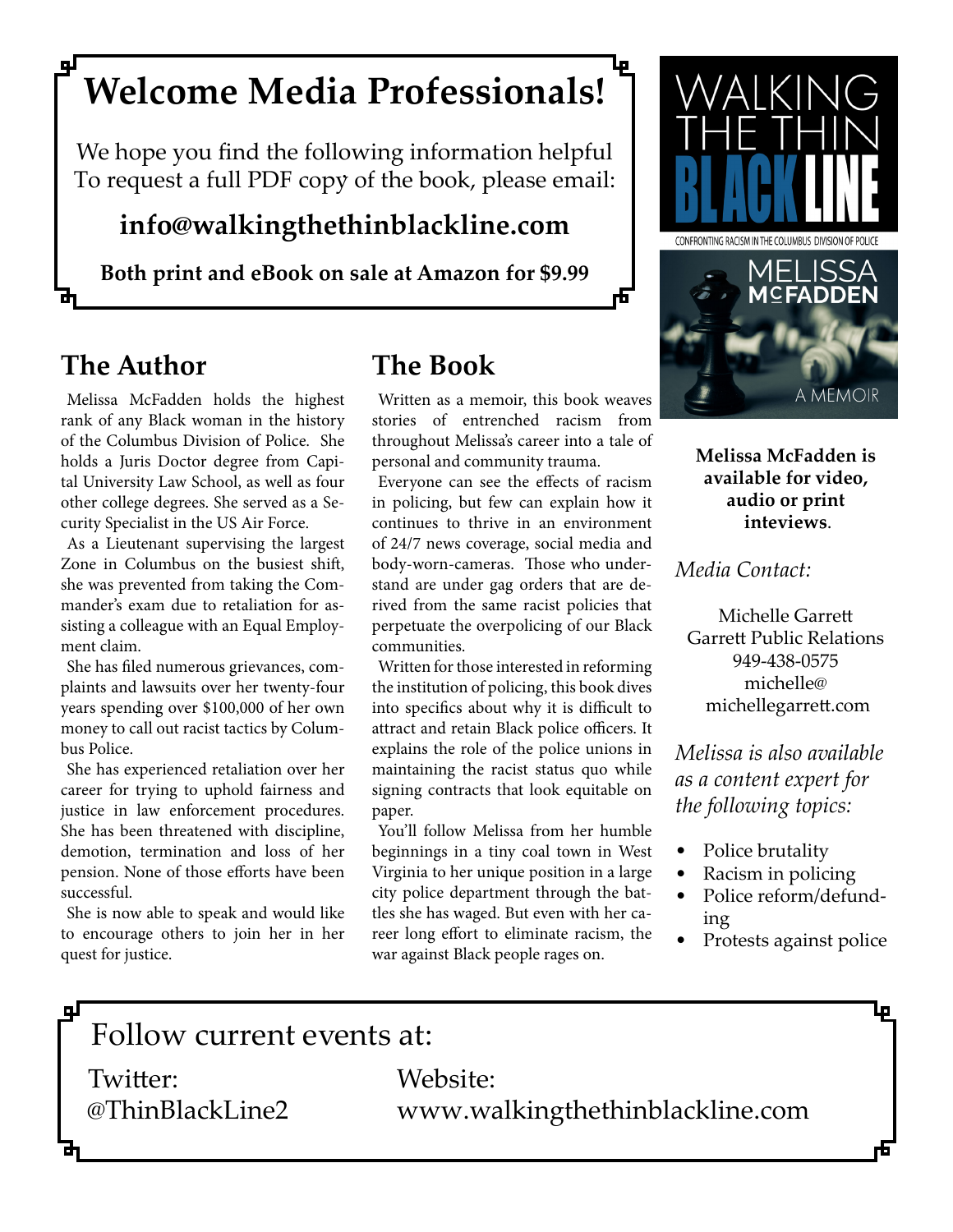## **Suggested Interview Questions:**

- $\mu$ . Why do you stay on the job with all the difficulties you've experienced?
- 2. What do you think about all the calls for defunding and reforming the police?
- 3. What role does the union play in supporting the racist culture at the Columbus Division of Police?
- 4. How do new minority officers navigate the racism on the street and in the division? Should we and how can we encourage more minority youth to choose policing as a career?
- 5. How do you see Chief Quinlan's leadership has helped or hurt the culture of racism in the division?
- 6. Do you think there are "bad apples" in the department? And what should be done to manage them?
- 7. You point to your military background as a positive in helping you do a good job, but many people are calling for "demilitarizing" the police. What can the police learn from the military?
- 8. When you hear leaders (mayors, chiefs, union presidents) proclaim that racism doesn't exist in policing, what is your response to that?
- 9. You point to Facebook posts in the book that expose a side of police behavior that most people never see. Are these posts representative of many of your coworkers or a select few?
- 10. You've been in law enforcement for a couple of decades, how much has it changed for you? And how much have you changed for it?



2018 Juris Doctorate, Law Capital University Law School 2009 Master's Degree, Criminal Justice Tiffin University 2004 Bachelor of Social Work Capital University 2004 Bachelor of Arts, Criminology Capital University 2002 Associate of Arts Columbus State Community College Basic Training Instructor Certification State of Ohio Peace Officer Training Licensed Social Worker State of Ohio

## **Melissa McFadden - Education and Experience**

Lр

CITY OF COLUMBUS Columbus Ohio Mar 2014 - Present Police Lieutenant 2014 - Patrol Zone 2 Mar 2010 - Mar 2014 Police Sergeant 2010 - Internal Affairs Bureau May 1996 - Mar 2009 Police Officer 2000 - Advanced Training Unit 1999 - Police Athletic League 1996 - Patrol Unit May 1996 - Nov 1996 Columbus Police Training Academy THE OHIO STATE UNIV MEDICAL CENTER Columbus Ohio 1994 - 1996 Security Officer OHIO SUPPORT SERVICES, INC. Columbus Ohio 1993 - 1994 Security Officer

#### UNITED STATES AIR FORCE

Nov 1991 - Dec 1992 Security Specialist (Princilik AS) May 1989 - Nov 1991 Security Specialist (Wurtsmith AFB) Jan 1989 - Apr 1989 Security Specialist Training (Wurtsmith AFB) Nov 1988 – Jan 1989 Basic Training (Lackland AFB)

цI